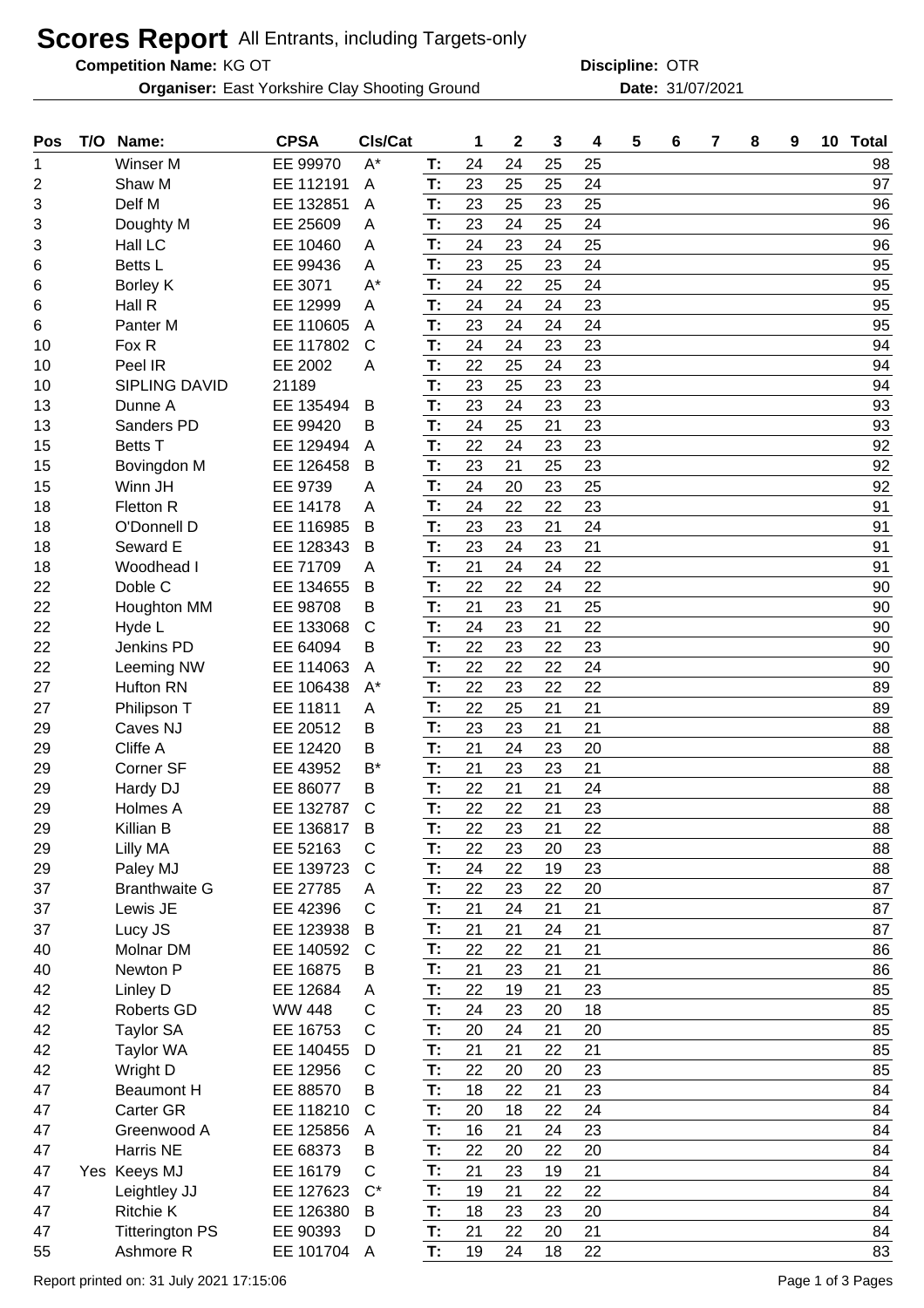## **Scores Report** All Entrants, including Targets-only

**Competition Name:**

**Organiser:** East Yorkshire Clay Shooting Ground **Date:** 31/07/2021

KG OT OTR **Discipline:**

| Pos | T/O | Name:                | <b>CPSA</b> | CIs/Cat        |    | 1  | $\mathbf 2$ | 3  | 4  | 5 | 6 | 7 | 8 | 9 | 10 | <b>Total</b> |
|-----|-----|----------------------|-------------|----------------|----|----|-------------|----|----|---|---|---|---|---|----|--------------|
| 55  |     | <b>Barker MA</b>     | EE 129196   | $\mathsf{C}$   | T: | 19 | 22          | 21 | 21 |   |   |   |   |   |    | 83           |
| 55  |     | <b>Howlett GK</b>    | EE 45553    | $\mathsf{C}$   | T: | 23 | 22          | 20 | 18 |   |   |   |   |   |    | 83           |
| 55  |     | McReynolds C         | EE 125309   | $\mathsf{C}$   | T: | 20 | 21          | 19 | 23 |   |   |   |   |   |    | 83           |
| 55  |     | Powell L             | EE 111815   | $C^*$          | T: | 22 | 19          | 22 | 20 |   |   |   |   |   |    | 83           |
| 55  |     | Shaw IT              | EE 31770    | B              | T: | 23 | 19          | 20 | 21 |   |   |   |   |   |    | 83           |
| 55  |     | Wensley MJ           | EE 7626     | B              | T: | 17 | 23          | 23 | 20 |   |   |   |   |   |    | 83           |
| 62  |     | Gibson PL            | EE 12860    | C              | T: | 24 | 18          | 19 | 21 |   |   |   |   |   |    | 82           |
| 62  |     | Hayhurst AN          | EE 29372    | C              | T: | 22 | 23          | 21 | 16 |   |   |   |   |   |    | 82           |
| 62  |     | Lilly P              | EE 118616   | $\mathsf{C}$   | T: | 21 | 18          | 21 | 22 |   |   |   |   |   |    | 82           |
| 62  |     | Parker <sub>RT</sub> | EE 141924   | B              | T: | 19 | 20          | 23 | 20 |   |   |   |   |   |    | 82           |
| 62  |     | Stephenson J         | EE 6750     | B              | T: | 21 | 20          | 22 | 19 |   |   |   |   |   |    | 82           |
| 62  |     | Wick RG              | EE 34535    | $\mathsf C$    | T: | 18 | 20          | 21 | 23 |   |   |   |   |   |    | 82           |
| 68  |     | Brightman JE         | EE 43085    | D <sup>*</sup> | T: | 23 | 15          | 21 | 22 |   |   |   |   |   |    | 81           |
| 68  |     | <b>Bryant M</b>      | EE 119986   | $A^*$          | T: | 22 | 23          | 17 | 19 |   |   |   |   |   |    | 81           |
| 68  |     | Chaplow P            | EE 300      | D <sup>*</sup> | T: | 20 | 18          | 21 | 22 |   |   |   |   |   |    | 81           |
| 68  |     | Paley A              | EE 86856    | $\mathsf{C}$   | T: | 23 | 21          | 19 | 18 |   |   |   |   |   |    | 81           |
| 68  |     | Parker SN            | EE 21900    | C              | T: | 20 | 20          | 21 | 20 |   |   |   |   |   |    | 81           |
| 68  |     | Ritucci P            | EE 50903    | $\mathsf{C}$   | T: | 17 | 22          | 22 | 20 |   |   |   |   |   |    | 81           |
| 68  |     | Sutton RJ            | EE 45163    | Α              | T: | 20 | 20          | 21 | 20 |   |   |   |   |   |    | 81           |
| 68  |     | Westaway BJ          | EE 103013   | C              | T: | 21 | 20          | 19 | 21 |   |   |   |   |   |    | 81           |
| 76  |     | Carrie R             | EE 122119   | D              | T: | 18 | 17          | 20 | 25 |   |   |   |   |   |    | 80           |
| 76  |     | Eaton NM             | EE 1213     | B              | T: | 20 | 21          | 21 | 18 |   |   |   |   |   |    | 80           |
| 76  |     | Lazenby AG           | EE 49972    | $C^*$          | T: | 20 | 19          | 21 | 20 |   |   |   |   |   |    | 80           |
| 79  |     | Phillips AJ          | EE 68795    | D              | T: | 22 | 20          | 16 | 21 |   |   |   |   |   |    | 79           |
| 80  |     | Bate S               | EE 96600    | D*             | T: | 21 | 17          | 21 | 19 |   |   |   |   |   |    | 78           |
| 80  |     | Greenwood AA         | EE 143487   | D              | T: | 19 | 20          | 21 | 18 |   |   |   |   |   |    | 78           |
| 80  |     | Osborne P            | EE 130791   | $\mathsf{C}$   | T: | 21 | 17          | 19 | 21 |   |   |   |   |   |    | 78           |
| 80  |     | Reynolds ND          | EE 62598    | $\mathsf{C}$   | T: | 21 | 18          | 17 | 22 |   |   |   |   |   |    | 78           |
| 80  |     | Routledge A          | EE 101328   | $C^*$          | T: | 22 | 19          | 19 | 18 |   |   |   |   |   |    | 78           |
| 80  |     | Seward A             | EE 126280   | $\mathsf{C}$   | T: | 18 | 22          | 20 | 18 |   |   |   |   |   |    | 78           |
| 80  |     | <b>Tarren N</b>      | EE 108133   | $\mathsf{C}$   | T: | 21 | 20          | 19 | 18 |   |   |   |   |   |    | 78           |
| 80  |     | Urbanski V           | EE 28890    | C              | T: | 19 | 20          | 20 | 19 |   |   |   |   |   |    | 78           |
| 88  |     | Reilly JJ            | EE 42743    | $\mathsf{C}$   | T: | 18 | 21          | 20 | 18 |   |   |   |   |   |    | 77           |
| 88  |     | <b>Richardson RB</b> | EE 138824   | D              | Т: | 18 | 20          | 16 | 23 |   |   |   |   |   |    | 77           |
| 88  |     | Watson N             | EE 93403    | C              | T: | 19 | 21          | 16 | 21 |   |   |   |   |   |    | 77           |
| 91  |     | Dukes W              | EE 110161   | A              | T: | 21 | 21          | 17 | 15 |   |   |   |   |   |    | 74           |
| 91  |     | Gallagher AT         | EE 112841   | D              | T: | 19 | 18          | 17 | 20 |   |   |   |   |   |    | 74           |
| 91  |     | Maclean DJ           | EE 139713   | $C^*$          | T: | 19 | 20          | 17 | 18 |   |   |   |   |   |    | 74           |
| 91  |     | Ross I               | SS 4759     | C              | T: | 16 | 19          | 17 | 22 |   |   |   |   |   |    | 74           |
| 95  |     | Dixon E              | EE 134946   | D              | T: | 20 | 17          | 18 | 18 |   |   |   |   |   |    | 73           |
| 96  |     | Killian W            | EE 136818   | D              | T: | 18 | 15          | 20 | 19 |   |   |   |   |   |    | 72           |
| 96  |     | Paige A              | EE 12950    | D <sup>*</sup> | T: | 17 | 18          | 19 | 18 |   |   |   |   |   |    | 72           |
| 96  |     | Spencer C            | EE 144596   | $D^*$          | T. | 18 | 17          | 18 | 19 |   |   |   |   |   |    | 72           |
| 96  |     | <b>Turnes GR</b>     | EE 90649    | D <sup>*</sup> | T: | 19 | 19          | 17 | 17 |   |   |   |   |   |    | 72           |
| 100 |     | Heron NA             | EE 89683    | D              | T: | 17 | 18          | 21 | 15 |   |   |   |   |   |    | 71           |
| 100 |     | Lazenby D            | EE 49197    | D*             | T: | 19 | 18          | 16 | 18 |   |   |   |   |   |    | 71           |
| 102 |     | Cooper MH            | EE 71987    | B              | T: | 20 | 16          | 18 | 16 |   |   |   |   |   |    | 70           |
| 102 |     | Rowe TJM             | EE 15951    | B              | T: | 19 | 16          | 19 | 16 |   |   |   |   |   |    | 70           |
| 104 |     | Czachar J            | EE 52928    | D              | T: | 17 | 22          | 15 | 15 |   |   |   |   |   |    | 69           |
| 104 |     | Insley PA            | EE 55961    | A              | T: | 17 | 18          | 19 | 15 |   |   |   |   |   |    | 69           |
| 104 |     | Vere-Hodge MJD       | EE 38622    | D              | T: | 15 | 17          | 20 | 17 |   |   |   |   |   |    | 69           |
| 107 |     | Mansfield J          | EE 141975   | $D^*$          | T: | 14 | 21          | 17 | 16 |   |   |   |   |   |    | 68           |
| 107 |     | Pain C               | EE 99155    | D*             | T: | 17 | 18          | 15 | 18 |   |   |   |   |   |    | 68           |
| 109 |     | Yes Green T          | EE 103524   | D              | T: | 19 | 20          | 13 | 15 |   |   |   |   |   |    | 67           |
| 110 |     | Parker JA            | EE 3920     |                | T: | 14 | 18          | 15 | 19 |   |   |   |   |   |    | 66           |
|     |     |                      |             | D              |    |    |             |    |    |   |   |   |   |   |    |              |

Report printed on: 31 July 2021 17:15:06 Page 2 of 3 Pages